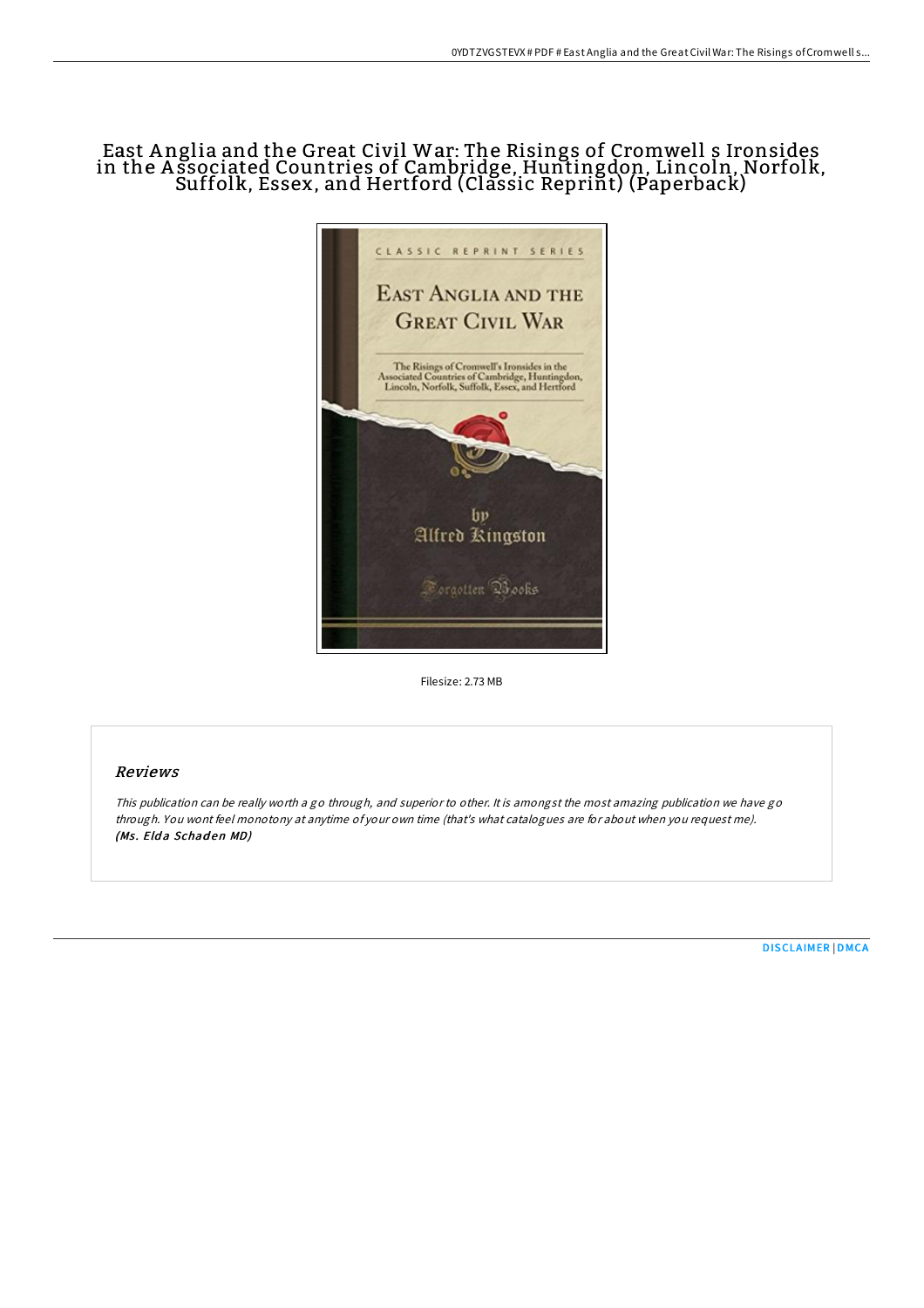## EAST ANGLIA AND THE GREAT CIVIL WAR: THE RISINGS OF CROMWELL S IRONSIDES IN THE ASSOCIATED COUNTRIES OF CAMBRIDGE, HUNTINGDON, LINCOLN, NORFOLK, SUFFOLK, ESSEX, AND HERTFORD (CLASSIC REPRINT) (PAPERBACK)



Forgotten Books, 2017. Paperback. Condition: New. Language: English . Brand New Book \*\*\*\*\* Print on Demand \*\*\*\*\*. Excerpt from East Anglia and the Great Civil War: The Risings of Cromwell s Ironsides in the Associated Countries of Cambridge, Huntingdon, Lincoln, Norfolk, Suffolk, Essex, and Hertford In the Great Civil War between Charles I and his Parlia ment the Eastern Counties of England earned the distinction of presenting the one great historic unity, which enabled these counties to hold their own, and, whether for good or ill, to practically determine the fate of the rest Of the kingdom in the struggle. Here the essential elements of the Puritan revolution - the revolt against abuse of human authority in religion and of Royal prerogative in the State - came into sharpest con?ict. In these counties arose the one man whose acts were destined to colour all our subsequent history and here arose, too, the ever-victorious Ironsides, who with the Soldier s Pocket Bible in their knapsacks, went forth with sturdy purpose and resistless valour, to roll back the tide of war from their own borders, and to carry the Parliamentary cause to Victory at Marston Moor and N aseby. It would, therefore, be no undue straining Of comparisons to assign an almost unique position in the Civil War to the counties and people of East Anglia - to that famous Eastern Counties Association which, with its headquarters at Cambridge, became, under the controlling power Of the one man Oliver Cromwell, the great Parliamentary recruiting-ground ground whose forces were destined to turn the scale in favour of the popular cause at more than one critical point in the War. The issue between King and Parliament, as it presented itself in the first instance to the men of the Fens, was one upon which...

<sup>回</sup> Read East Anglia and the Great Civil War: The Risings of Cromwell s Ironsides in the Associated Countries of [Cambrid](http://almighty24.tech/east-anglia-and-the-great-civil-war-the-risings-.html)ge, Huntingdon, Lincoln, Norfolk, Suffolk, Essex, and Hertford (Classic Reprint) (Paperback) Online Download PDF East Anglia and the Great Civil War: The Risings of Cromwell s Ironsides in the Associated Countries of [Cambrid](http://almighty24.tech/east-anglia-and-the-great-civil-war-the-risings-.html)ge, Huntingdon, Lincoln, Norfolk, Suffolk, Essex, and Hertford (Classic Reprint) (Paperback)